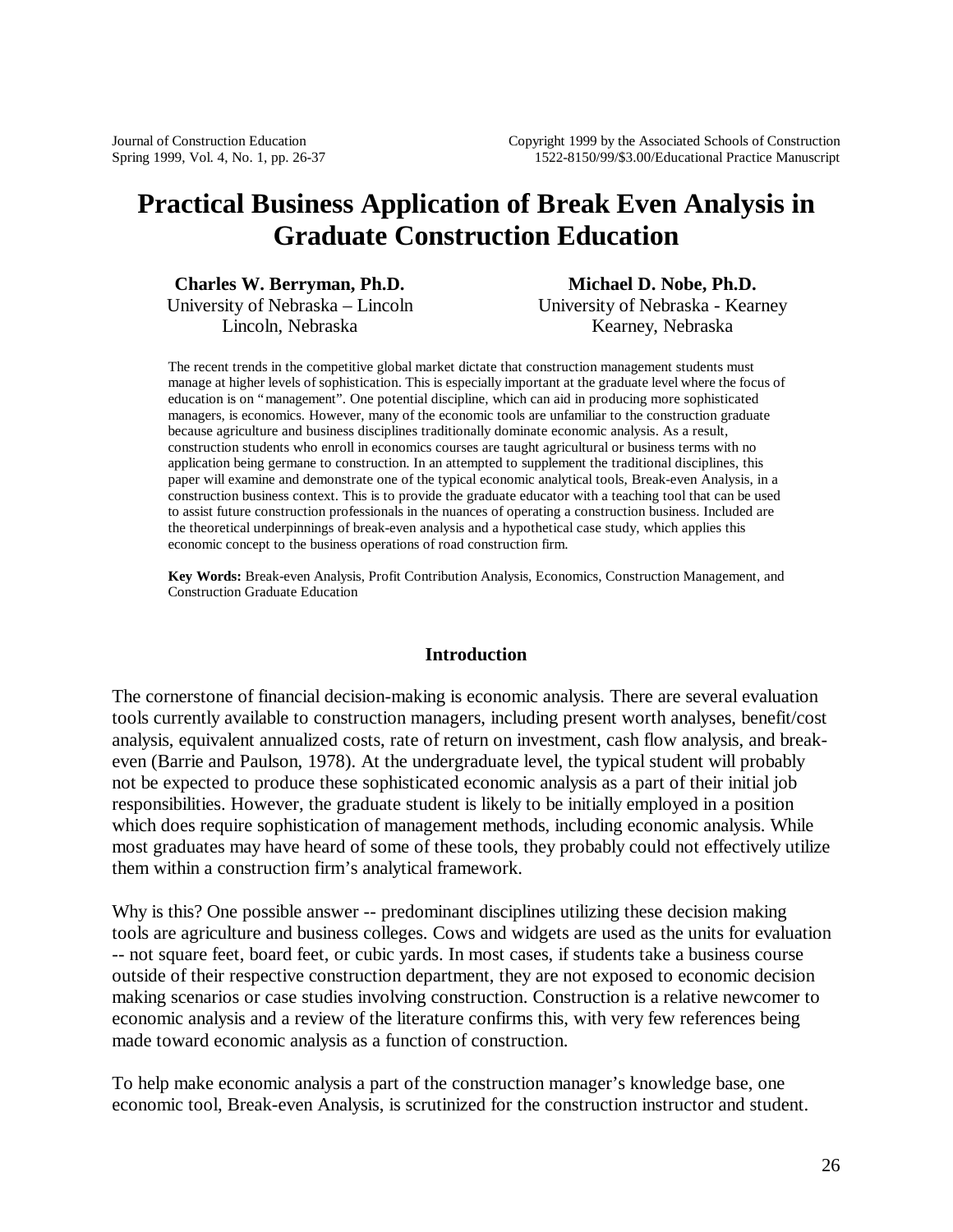This article evaluates an agriculture/business economic tool and places it in a construction business context by outlining the fundamental components, steps, and limitations of break-even analysis. The evaluation is followed by a hypothetical case study, which demonstrates how break-even analysis can be utilized as a useful managerial tool for the construction graduate.

### **Break-Even Fundamentals**

Traditional break-even analysis is a relatively common managerial tool used in a wide variety of purposes for nearly all types of decision-making. Break-even analysis (sometimes called profit contribution analysis) is an important tool, which allows comparative studies between costs, revenues, and profits (Pappas and Brigham, 1981). This analytical technique facilitates the evaluation of potential prices, the impact of price changes and fixed/variable costs on profitability (Powers, 1987). This analysis can also be used to expedite decisions on investment return criteria, required market shares, and distribution alternatives (Kotler, 1984)

Break-even is the sales volume at which revenue and total cost are equal, resulting in no net income or loss. It is typical to graphically depict break-even as the point where a firm's total cost and total revenue curves intersect. This is the sales point where both variable and fixed costs are covered by the sales volume for the relevant range. If the break-even point is not achieved, that business will (or should) eventually go out of business (Casavant et. al, 1984).

#### *Break-even Components*

To fully appreciate the break-even theory and related graphical depictions, it is necessary to have a basic understanding of the concepts related to cost, revenue and profit. In order to facilitate this, one must first know the following components of break-even:

- Total Cost
- Total Revenue
- Net Profit
- Fixed Cost
- Variable Cost
- Semi variable Cost
- Contribution Margin
- Relative Range

*Total cost* is the sum of fixed cost and variable costs. *Total revenue* is that amount of gross income received from product sales or a service rendered, and is equal to the price of a unit times the number of units sold. *Net profit* results when total revenue exceeds total cost.

*Fixed* and *variable costs* represent the expenses incurred in making and selling the goods or services. Fixed costs are invariant costs that are not affected by production level or output. Such costs include interest on borrowed capital, rental expense, employee salaries, etc. In contrast, variable costs change with each marginal unit of production or output levels. Included are such costs as materials expense, depreciation associated with the use of equipment, utility charges, some labor costs, sales commissions, etc. (Pappas et. al, 1981). The easiest way to determine variable or fixed costs is to evaluate the expense versus the production level. For example, a project manager received a monthly salary. His salary expense to the company would be the same, regardless of the dollar amount of work completed by him, and therefore is a fixed cost.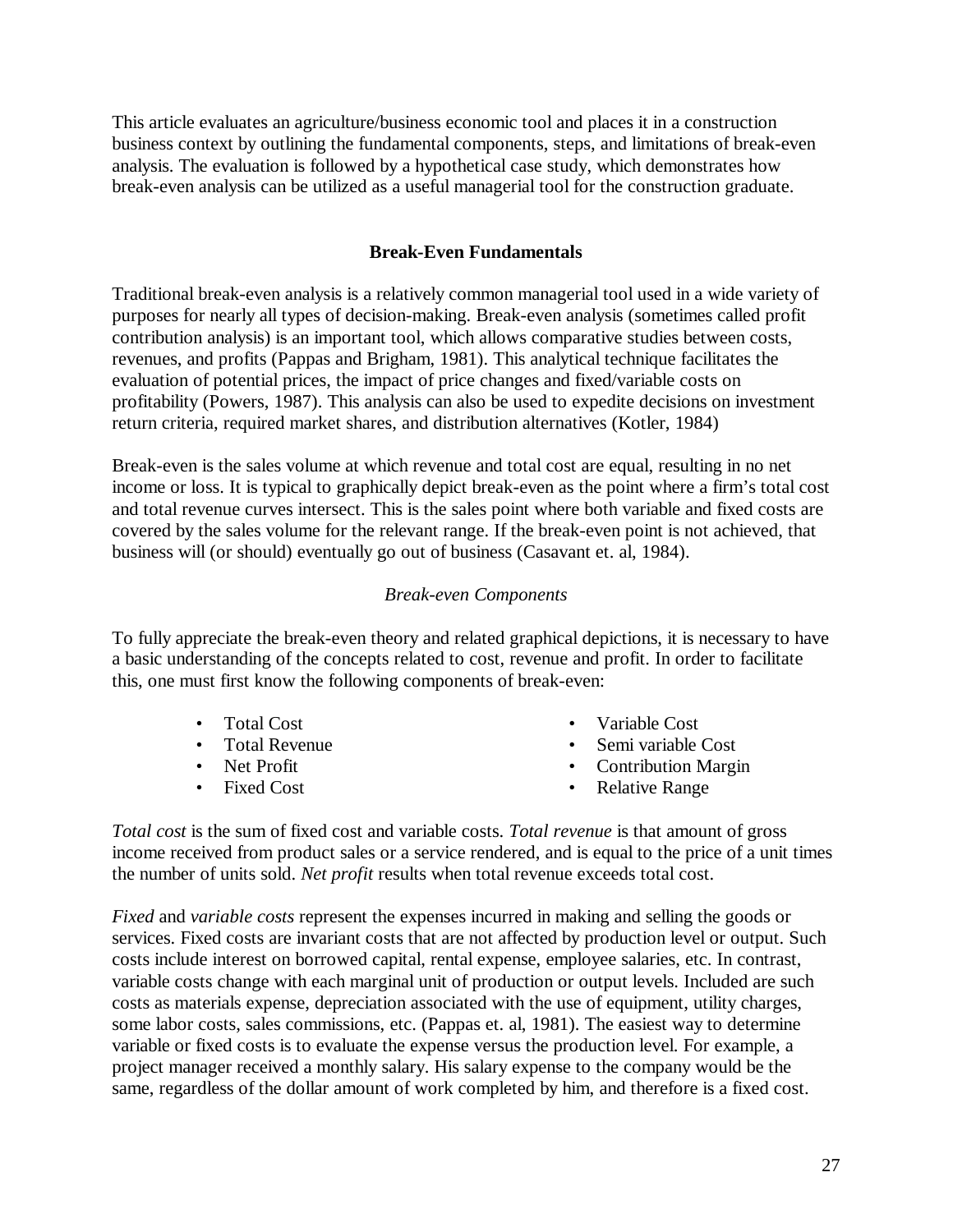Consider a framing carpenter who is paid per square foot of building. If no buildings are constructed, his cost to the company is zero. His cost varies as a function of the building size and number of buildings completed during a relevant time frame; therefore, this is a variable cost.

*Semivariable costs* often stay constant for a certain time period during production increases, then "step up" to a higher cost level at specific points of increased volume. An example of this is an insurance premium, which covers production to a certain level, which if exceeded, is changed to a new fixed level. To simplify the analysis process, semivariable costs are generally calculated and split into appropriate fixed and variable costs.

*Contribution margin* is that amount which contributes to the fixed costs of the company and to its profits, after deducting the variable costs. Total variable costs are subtracted from total revenue to yield the contribution margin. The contribution margin can be expressed in total dollars, in dollars per unit, or as a percentage.

*Relative range* is the limit of production or output levels over which fixed costs remain constant. Above the relative range cost evaluations and respective relationships are no longer applicable. For instance, if a construction firm's work doubled or tripled, the company would have to hire more people, rent more office space, and acquire more equipment -- thus increasing fixed costs and altering the entire break-even cost and revenue structure.

## *Basic Analysis Steps*

Once the definitions and their respective applications are mastered, it is then matter of performing the three basic steps of the break-even analysis:

- 1. Conduct a cost/income analysis of the construction firm to determine:
	- 1. Fixed costs
	- 2. Variable costs
	- 3. Total costs
	- 4. Total revenue
- *2.* Calculate contribution margin and perform break-even analysis (Powers, 1987):

$$
CM = P - V \qquad Q = F / CM
$$

whereas:

 $CM =$ Contribution Margin  $Q =$ Break-even point in units  $P =$ Price per unit sold  $V =$ Variable cost per unit (total)  $F =$ Fixed cost per unit (total)

There are variations of the traditional break-even formula that calculate the market share required to break-even alone or to break-even and cover a profit requirement. This can be seen as follows: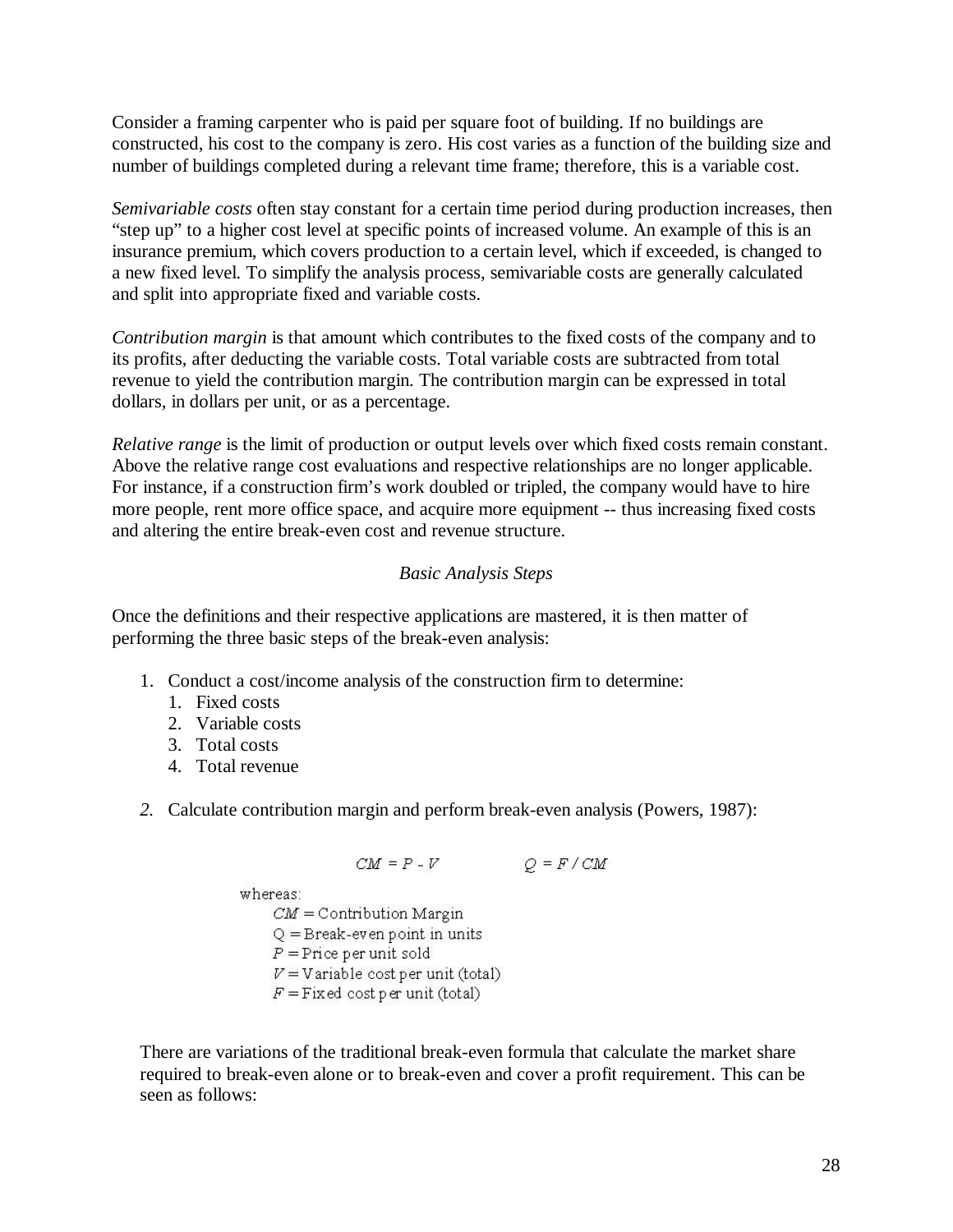Variations of break-even:

|                                        | $F + Profit$ Requirement |  |  |
|----------------------------------------|--------------------------|--|--|
| Breakeven with Profit Requirement $=$  | Contribution Margin      |  |  |
|                                        | Breakeven Point          |  |  |
| Market Share Required to Breakeven $=$ | Market Size              |  |  |

In all of these formulas, any type of appropriate unit can be used. Units in total dollars, dollars per unit, and percentages are commonly used. An example could be the market size of residential home construction -- units could be in total market dollars or in the total number of homes being built.

3. Create chart (optional)

A break-even chart is constructed using the above data. The break-even components are graphically depicted in Figure 1. Graph A illustrates fixed costs and graph B illustrates variable costs along with semivariable costs. Graph C combines both fixed and variable costs to equal total costs. Note that variable costs have to be considered in addition to fixed cost and are represented by beginning at the origin of the fixed cost at the y axis. Also, note that the semivariable costs have been reclassified into appropriate fixed and variable cost components for Graph C. Graph D illustrates sales revenue proportionate to the units sold. In Figure 2, all of the break-even components are synthesized to demonstrate the overall cost and revenue relationships. The difference between total sales and total costs to the left of the break-even point is loss and to the right is profit.

## *Limitations*

The power of this tool to accurately reflect useable results can be limited due largely to the definition of fixed and variable costs. It is difficult to determine and categorize costs as fixed or variable. Most businesses have a combination of the two resulting in semivariable costs. Other costs are questionable and cannot be easily classified (Sinclair and Talbott, 1986). As a consequence, the usable results are limited by the structure of the formula, which defines all cost as either fixed or variable (Powers, 1987). Also, along with this cost analysis is a certain degree of difficulty in determining relevant ranges. Most companies that have been in operation for just few years have not yet experienced their maximum operating capacity. Difficulty arises when a company has never reached their maximum output and are uncertain of their limits as a function of their relevant range.

Management is sometimes deterred from using break-even analysis because of these complexities and the inherent imprecision to exact measurements. However, it is important to remember that break-even analysis is often used as a measure to determine general guidelines for business decision making (Pollack, 1995).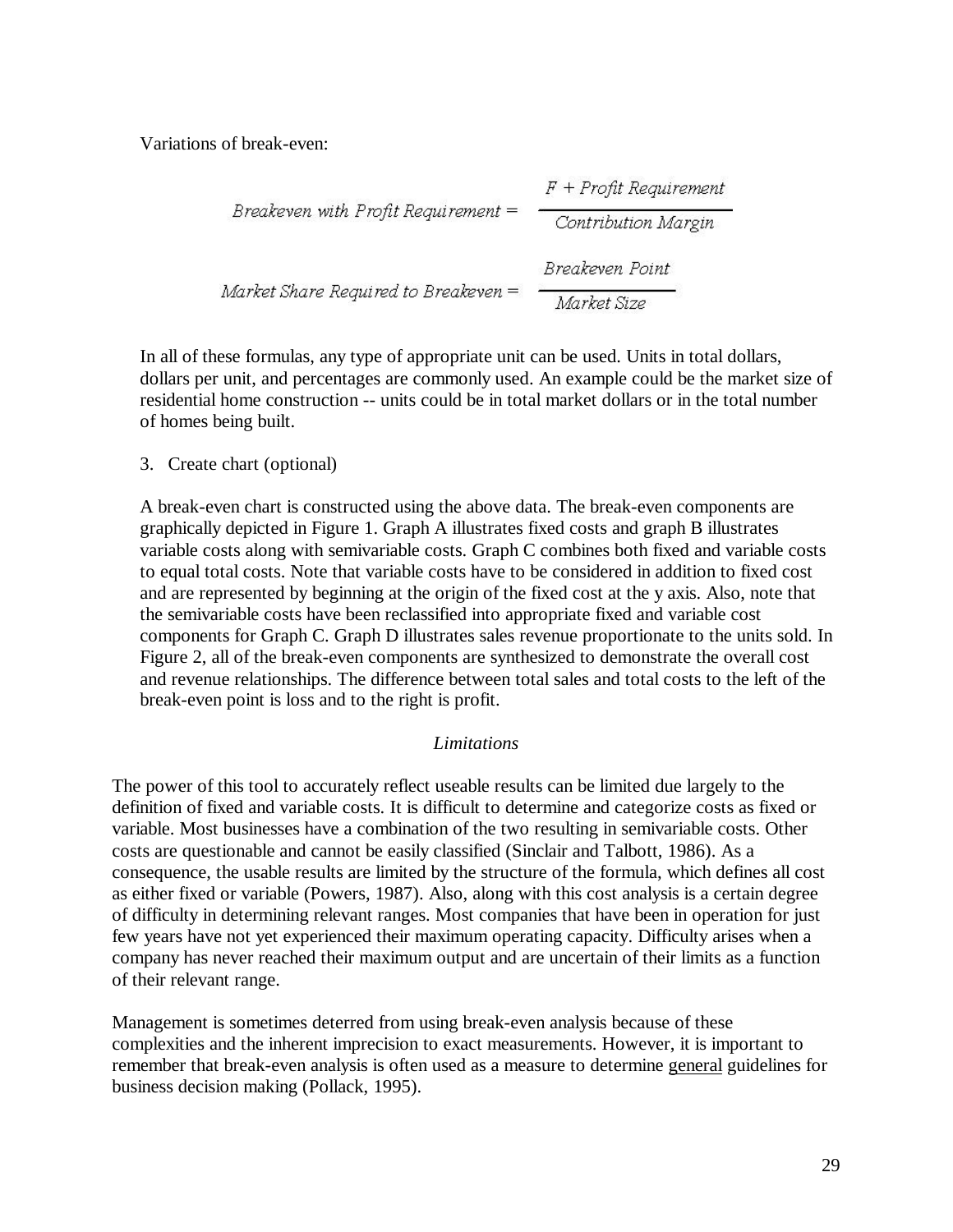

*Figure 2*. Graphical Break-even Analysis with Break-even Point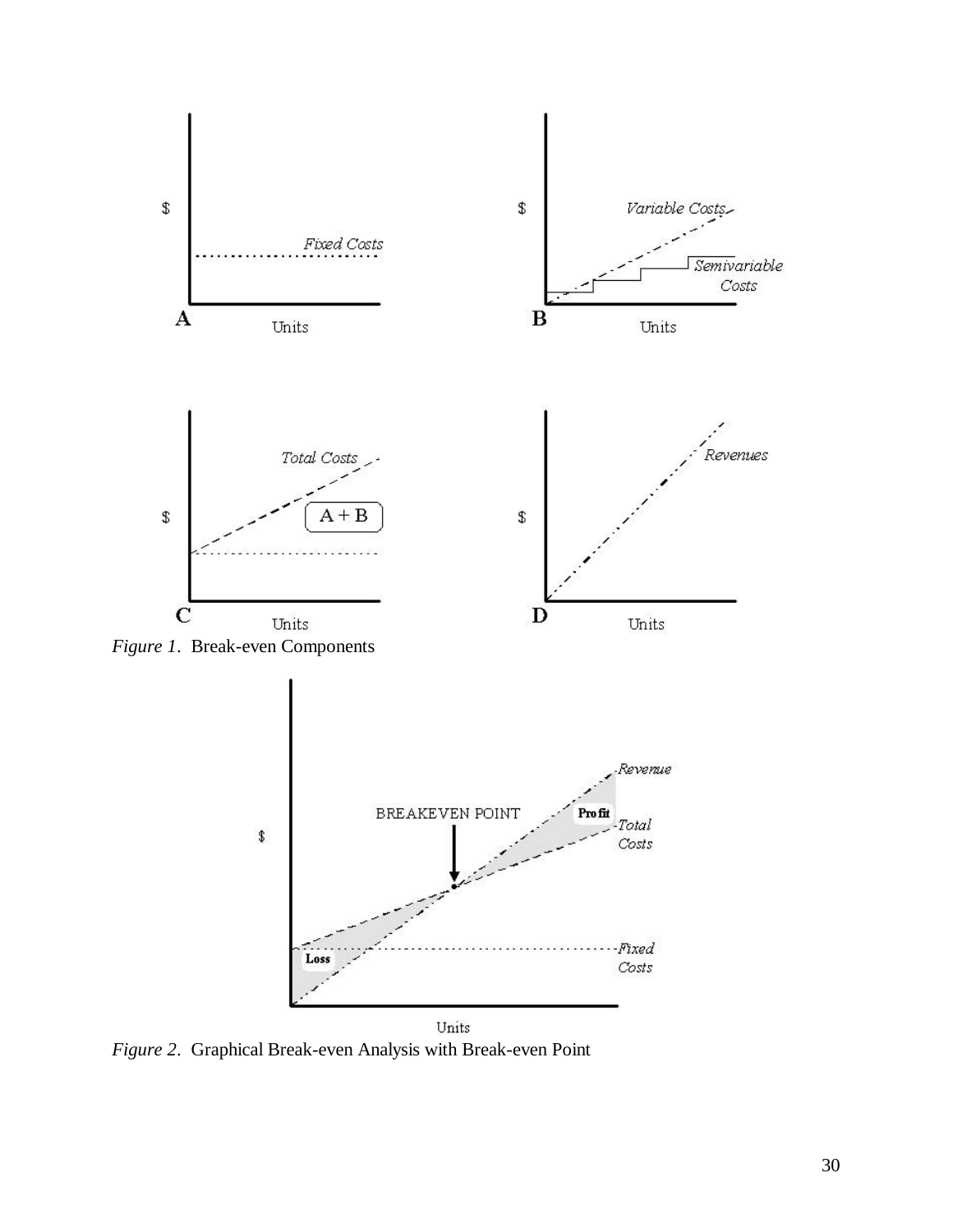## **Practical Application of Construction Break-Even Analysis**

The following hypothetical case study is presented to demonstrate the practical application of economic break-even analysis to the discipline of construction management. The information provided can be used by educators as a lecture/discussion aid. As an alternate, the instructor can give the student only the hypothetical background information (presented below) along with the expense/income sheet (Appendix A) and request that the students generate their own economic break-even analysis. Another option is to utilize the tutorial (web site still under construction) on the Internet as part of the classroom instruction (see Figure 3).

## *Hypothetical Case Background*

Jack Lignite, president of Smooth Roads, Inc., is contemplating whether or not to place his bid on a large State construction contract, which involves approximately 6000 tons of hot mix asphalt. To competitively bid such a large volume, Jack would have to lower his standard construction price of \$50 a ton to \$45 a ton. This price includes labor, materials, and equipment for a turnkey asphaltic road system. Jack's main concern is that if he is awarded the contract, he won't make a profit. If this happened, Smooth Roads, Inc. could be out of business. Jack decides he can run a break-even analysis to answer his questions.

Currently, Smooth Roads, Inc. has a maximum construction capacity of 200,000 tons. Increasing the highway construction volume above this number results in increased fixed costs to the company. This 200,000-ton limit is the top of Jack's relevant range. It is a ceiling limit on the amount of roads the company can build without requiring more equipment and manpower.



*Figure 3*. Introduction for Internet Tutorial

## *Analysis of Fixed and Variable Costs*

Jack performed a detailed analysis of his fixed and variable costs. The semi-variable costs were computed using the "high/low" method to estimate individual cost components.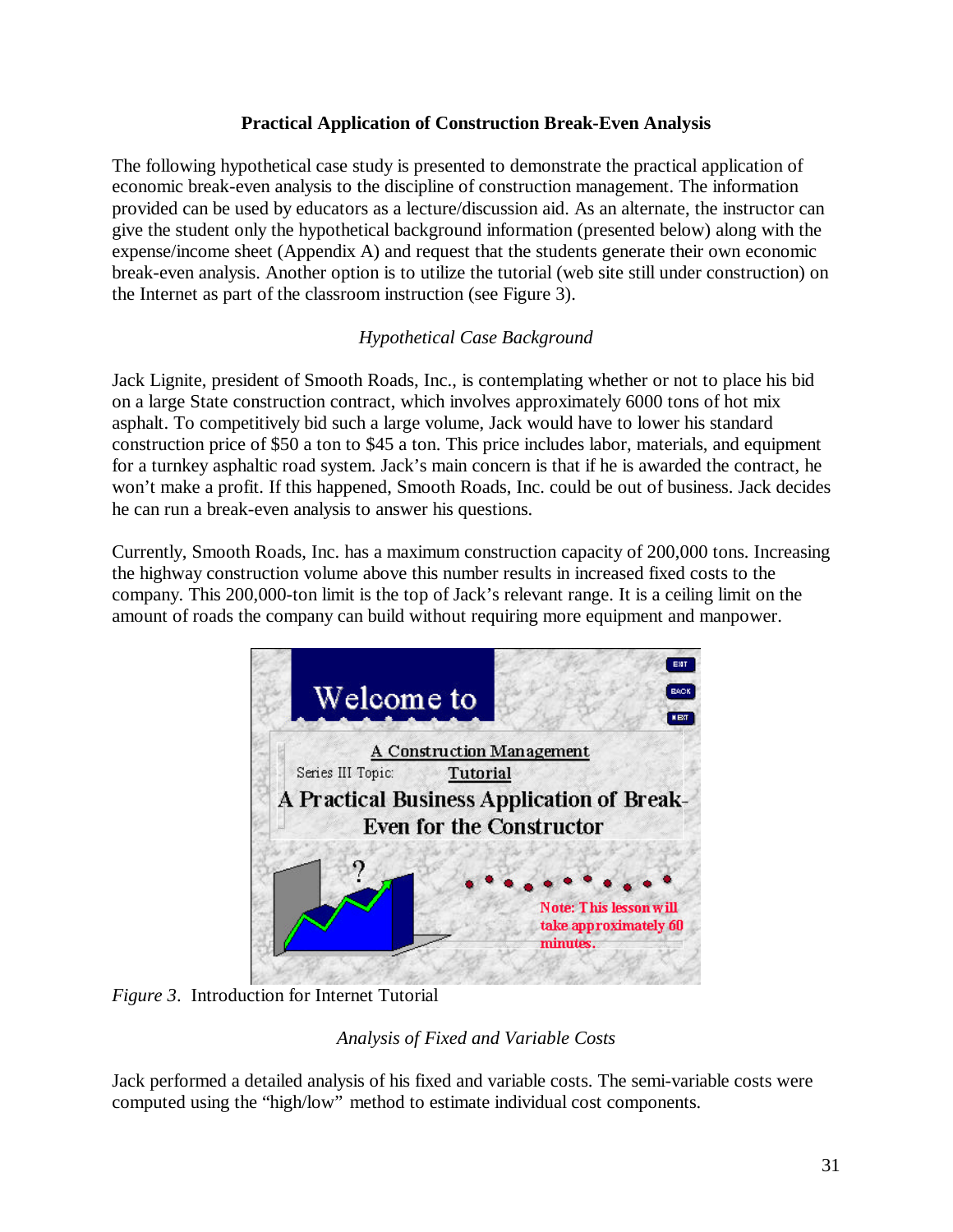The "high/low" method (Powers, 1987) simply calculates the change in 1) a semivariable cost item and 2) volume of sales from one year to the next. The change in the cost  $(2C)$  is then divided by the change in volume of construction or sales (? V) from one year to the next to find the variable cost per unit. This result leads to the estimation of the variable component of the semivariable cost unit as follows:

Jack's repair and maintenance expenses were \$25,200 in 1994 and \$25,100 in 1993.

$$
\Delta C = $25,200 - $24,100 = $1,100
$$

Jack's construction volume was 172,000 tons in 1994 and was 155,000 tons in 1993.

$$
\Delta V = 172,000 - 155,000 = 17,000
$$
 tons

To find variable cost per ton of hot mix asphalt from the semivariable repair and maintenance:

 $\Delta C / \Delta V = $1,100 / 17,000 = $0.0647$  variable cost per ton

To find the current variable portion of repair and maintenance, multiply the 1994 construction volume by the variable cost per ton:

$$
172,000 \times $0.0647 = $11,130
$$
 variable cost

The fixed and variable portion equal the total expense of repair and maintenance, therefore total cost less variable cost equal the fixed cost:

$$
$25,200 - 11,130 = $14,071
$$
 fixed cost

Jack applied this technique to all his semivariable costs. Once completed, he had successfully divided his expenses into fixed and variable (summarized in Appendix A). With a production level of 172,000 tons of hot mix asphalt, Jack found his total fixed expenses to be \$1,278,110 and his total variable expenses to be \$6,956,500.

#### *Calculating Contribution Margin*

Jack took the total variable costs and subtracted them from total revenue to acquire the contribution margin for the company as a whole (see figure 4). Jack discovered that he has \$1,643,500 (contribution margin) towards his fixed cost. Subtracting the fixed cost from this number, indicates his profit, before taxes, of \$365,390. Converting to a contribution ratio of 0.191 (by dividing contribution margin by total revenue) indicates to Jack that approximately 19% of every dollar of revenue will contribute to the fixed costs up to break-even, after that point, it will contribute to profit.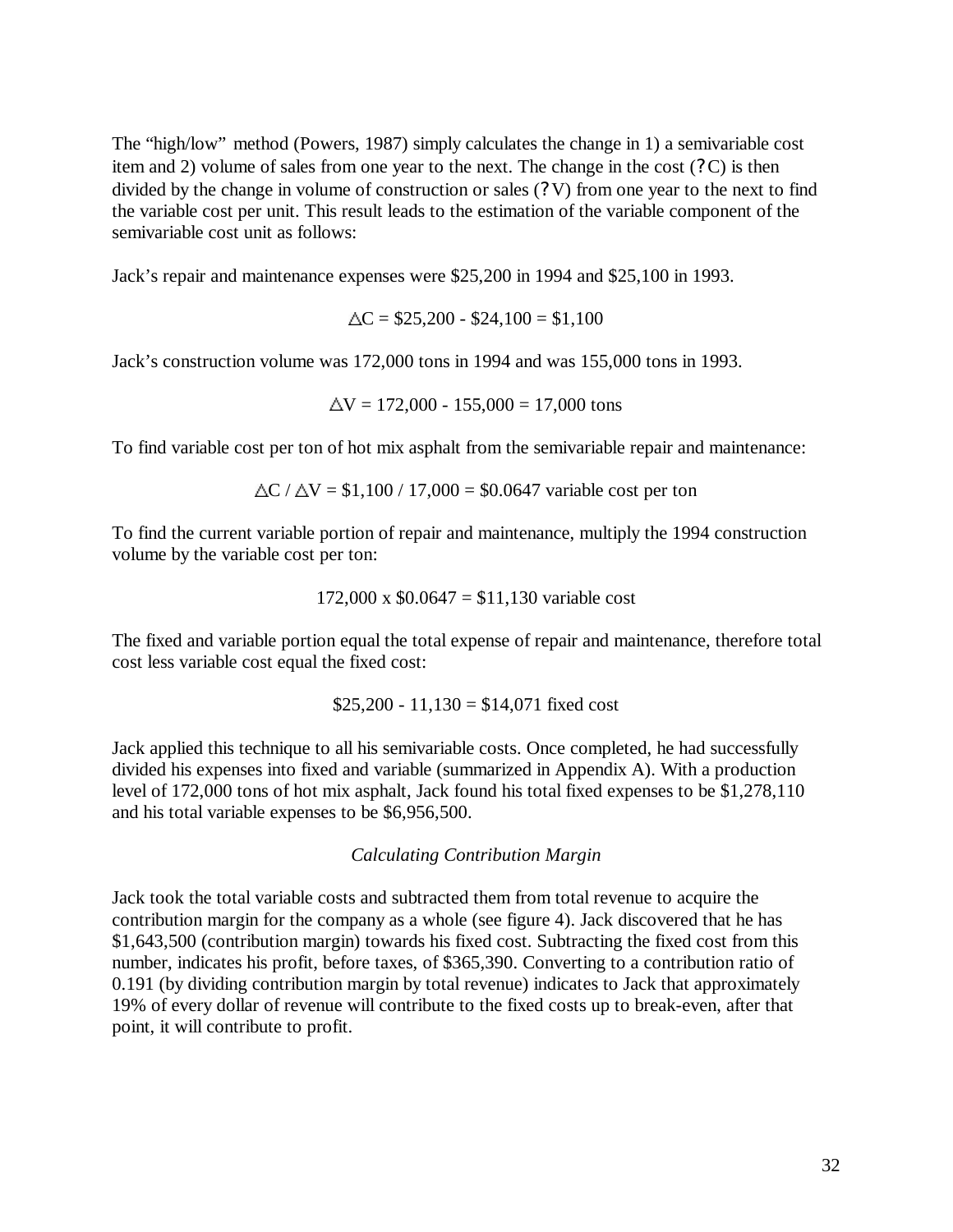|                | \$8,600,000 | Total Revenue                   |  |  |
|----------------|-------------|---------------------------------|--|--|
|                | 6,956,500   | Variable Costs                  |  |  |
|                | \$1,643,500 | <b>Contribution Margin (\$)</b> |  |  |
| $\blacksquare$ | 1,278,110   | Fixed Costs                     |  |  |
|                | 365,390     | Profit Before Taxes             |  |  |

| Contribution Margin | \$1,643,500 | 19.1%                   |  |
|---------------------|-------------|-------------------------|--|
| Total Revenue       | \$8,600,000 | Contribution Margin (%) |  |



#### *Break-even Analysis*

Before Jack would turn his bid into the State, he needed to reassure himself that he could construct additional road systems at his current volume, and that his lower bid price covered both his fixed and variable costs (break-even point). To find the volume of construction (in tons) needed to break even, Jack divided the total fixed costs by the average contribution margin per ton (see Figure 5 for summary):

Breakeven Point in Units =  $\frac{\text{Total Fixed Costs}}{\text{Avg. Contribution Margin per Unit}}$ 

Jack discovered that his break-even point was 141,228 tons. Multiplying this number by average price per ton gave Jack his break-even point in dollars -- \$7,061,381. This meant that the company had to place 141,228 tons of hot mix and collect the respective construction revenues of \$7,061,381 in order to cover total cost and yield a profit of zero. Construction in excess of this point will yield a profit because the contribution margin covers the fixed costs. Conversely, any amount below this point will result in a loss because the fixed costs cannot be covered by the contribution margin.

#### *Charting for Visual Representation*

From the break-even calculations, Jack constructed a chart to demonstrate the newly identified relationships. Using graph paper, Jack accurately plotted the values and located the break-even point (see Figure 6).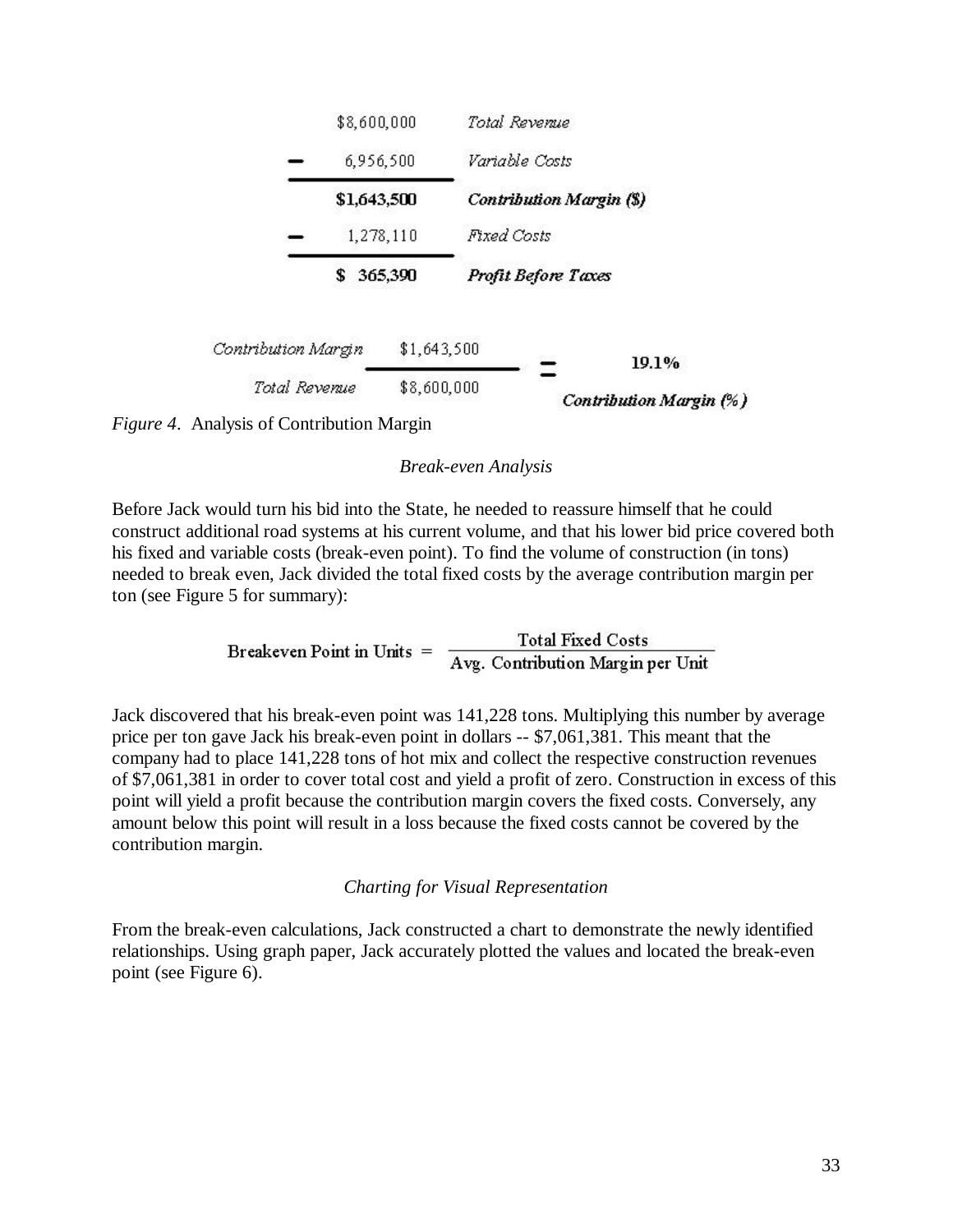

*Figure 5*.Summary of Break-even Calculation



*Figure 6*. Smooth Road, Inc. -- Break-even Chart

#### *Management Decisions*

Jack has completed the break-even analysis and can now determine whether the company should take on the State's extra work at a lower competitive price. At this point, Jack believes that the company is able to construct the State road system without losing money. Further assessment is needed however before a final decision can be made: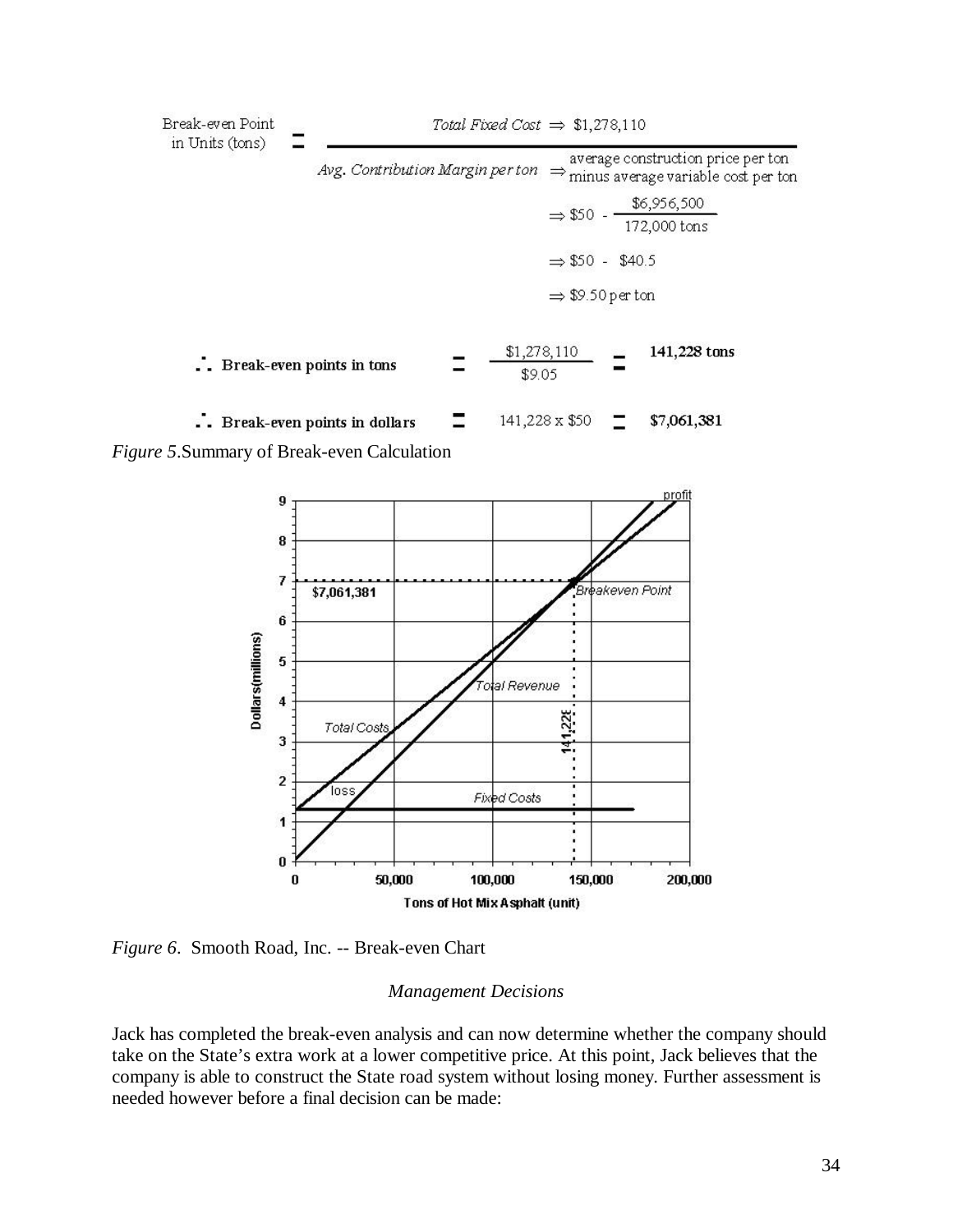- 1. Can Smooth Roads, Inc. places the additional 6000 tons without increases in the fixed costs (relevant range)?
- 2. Is each ton's (unit) variable cost covered by the reduced price?
- 3. Is the increased work beneficial and profitable?
- 4. Should Smooth Roads, Inc. definitely bid the project?

From experience, Jack had previously determined that Smooth Roads, Inc. can place a maximum of 200,000 tons of hot mix asphalt without purchasing more equipment and acquiring more manpower. He would not incur additional fixed costs -- only variable costs such as labor, materials, and job related overhead. Smooth Roads current rate is 172,000 tons. An additional 6000 tons of hot mix asphalt can be placed without increasing the fixed costs. This indicates that the proposed level of production is within the company's relevant range.

Jack calculated earlier that \$40.50 was the average variable cost per ton (unit). The reduced rate of \$45.00 covered the variable costs by the contribution margin of \$4.50 (\$45.00 less \$40.50). Since Smooth Roads, Inc. would already be operating past the break-even point, Jack concludes that the increased work would profit the company \$27,000 (6,000 x \$4.50). Jack realizes that his actual profits might be lower if the company has to put in overtime to complete the State contract. He is also aware that this would be a great opportunity for the company to acquire another client. Jack concludes that each ton's variable cost is covered by \$4.50 and the work would be profitable and apparently beneficial.

Should Jack proceed with the bidding process and submit a Smooth Roads, Inc. proposal to the State? Based strictly on the economic issues of cost, revenue and profit, the answer would be.… Yes.

#### **Discussion**

This case study introduced construction to the business basics of economic break-even analysis. There are two primary beneficial uses for break-even analysis. These include techniques in company evaluation of desired profit levels and cost reduction impact analysis. Also, the decision making process can be enhanced by using break-even analysis in combination with other analytical tools such as Break-even Default Ratios (a sensitivity analysis on the limit of decreasing unit prices) and Degree of Operating Leverage (analysis on how a change in volume affects profits).

Inclusion of these tools to the graduate students' arsenal of analytical techniques assist in enhancing the critical thinking process. It also provides these future managers of construction with another tool to produce safe and sound managerial decisions, a typical requirement of graduate level students entering the workforce. Needed in the classroom is the connection between economics and construction. Once the association is complete, one can then teach the construction graduate students these simple managerial tools in *terms of construction* -- not in cows or widgets.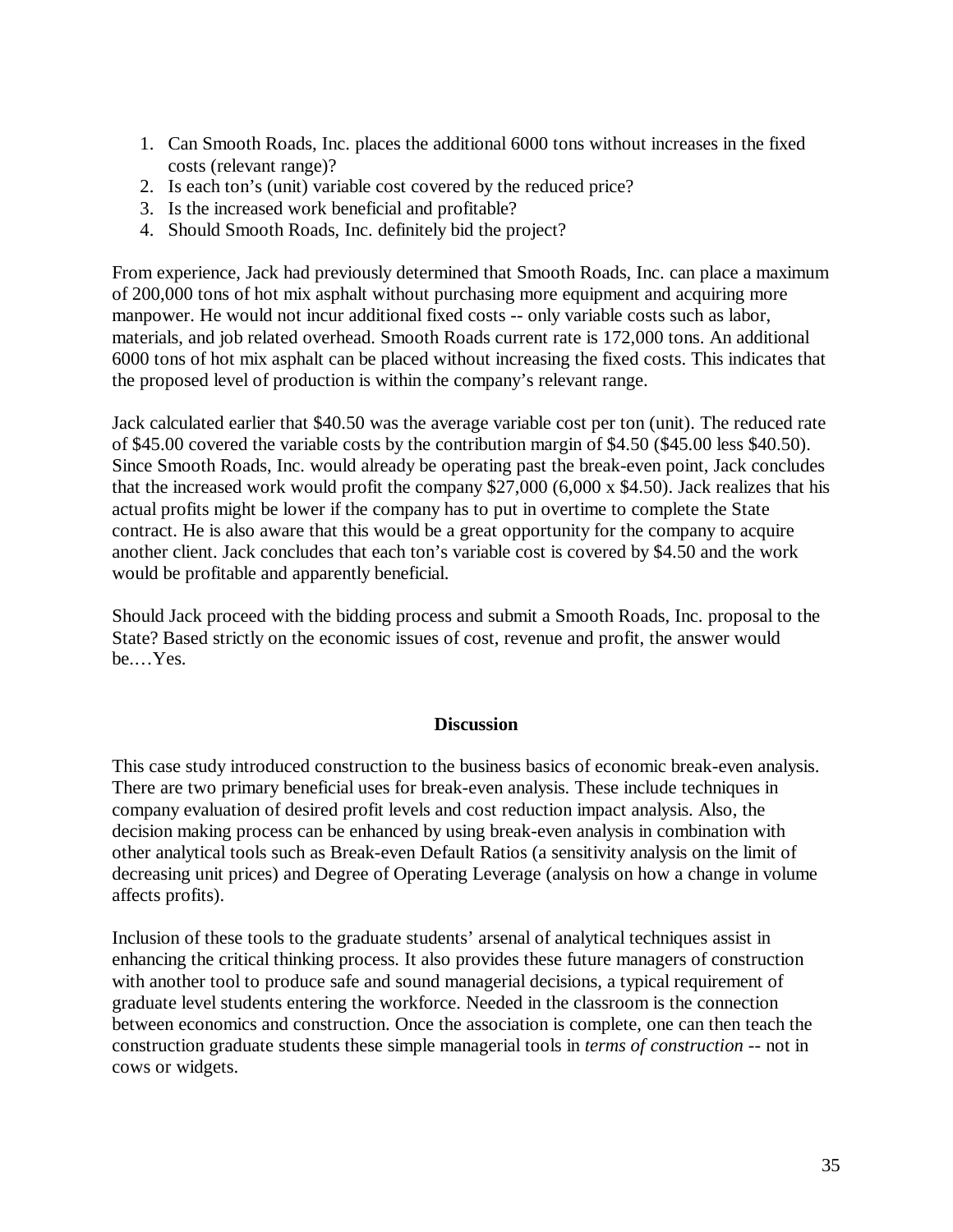#### **References**

Barrie, D. and Paulson, B. (1978). Cost engineering. *Professional Construction Management* (pp. 248-271). McGraw-Hill Book Company: New York, NY.

Casavant, K. and Infanger, C. (1984). Management decisions: How much to produce? *Economics and Agricultural Management: An Introduction* (pp. 24-61). Reston Publishing Company, Inc.: Reston, VA.

Kotler, P. (1984). *Marketing Decision Making: A Model Building Approach*. Rinehart and Winston: New York, NY.

Pappas, J. and Brigham, E. (1981). Cost theory. *Fundamentals of Managerial Economics* (pp. 240-295). CBS College Publishing: New York, NY.

Pollack, B. (1995, Summer). Break-even analysis: the third leg of the underwriting stool. *Real Estate Review, 25*, 43-46.

Powers, L. (1987). Break-even analysis with semifixed costs. *Industrial Marketing Management*, *67*, 35-41.

Sinclair, K. and Talbott, J. (1986, July). Using break-even analysis when cost behavior is unknown. *Management Accounting, 68*, 52-55.